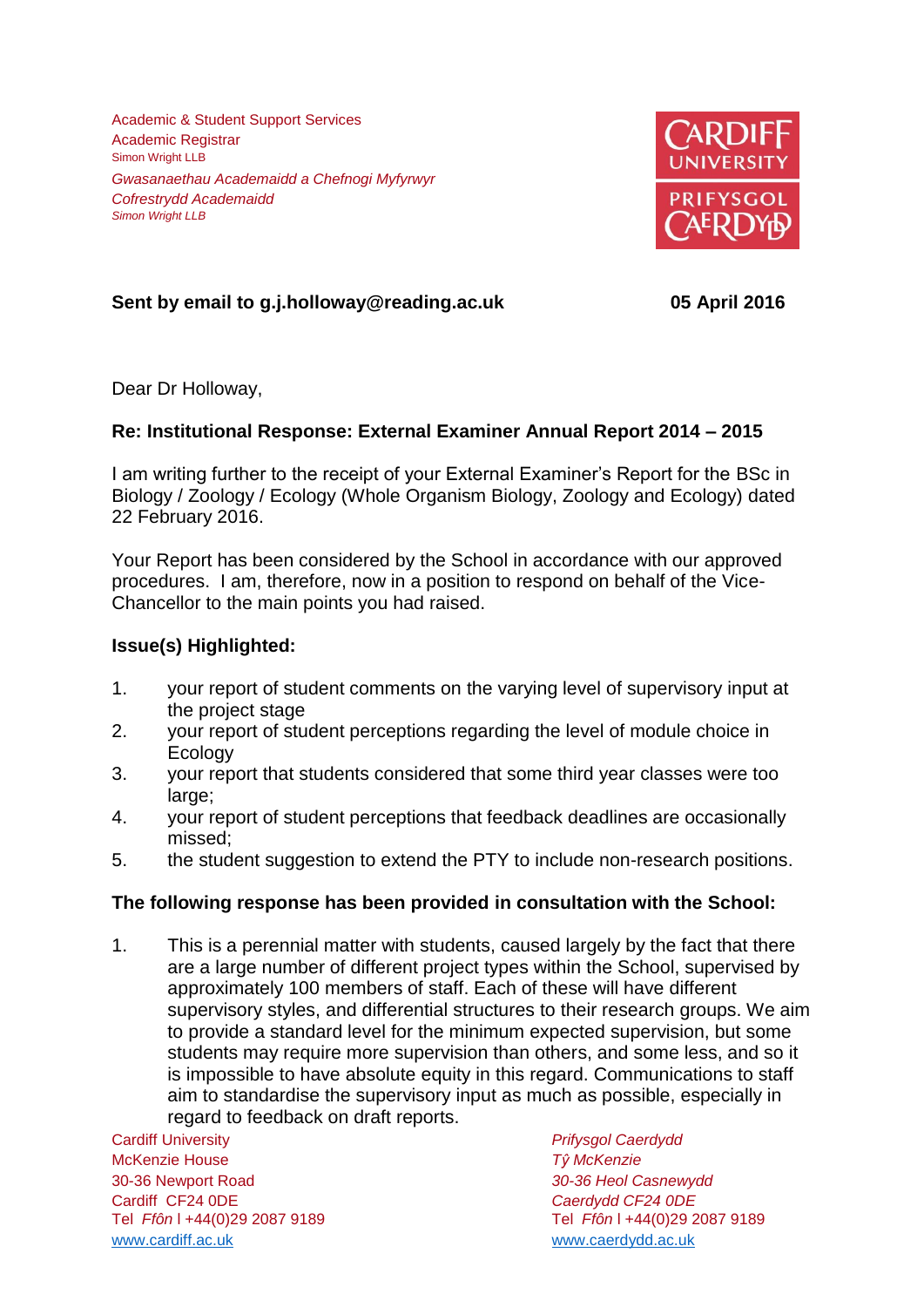- 2. There are currently four modules in the Final Year with a direct Ecology focus, with 2 more having strong leanings towards Ecology. Similarly there are approximately 10 staff who have strong research programmes in Ecology, ranging from microbial ecology, to plant ecology, animal populations, conservation, ecosystems and global change, all of whom offer Final Year Projects. Given this, the School has commented that it is a misconception by the students that there is not a sufficient range of ecology optional choices;
- 3. The mean and median class size for the final year is 50 students. The School monitors class sizes very carefully and has imposed a maximum class size of 100 for the Final Year as of 2015/16. This has resulted in the largest module (BI3314) being split into two parallel modules for 2015/16. A small number of other modules are near to the upper limit that the School would consider viable as Final Year modules, but are not so large as to be detrimental to learning. The School is also monitoring numbers for one particular module where changes to module optionality and an unexpected level of programme transfers has led to a recent dramatic growth in student numbers.
- 4. The School maintains a detailed record on feedback deadlines and can confirm that for Preliminary Year, Year 2, and Final Year during 2014/15 it met 106 out of 118 deadlines, and that feedback was on average released 7.2 days before the deadline.

For the 2015/16 academic year to date, out of 107 Coursework items CW 105 were returned on or before the feedback deadline and Coursework has been returned on average 4.07 days ahead of the feedback deadline.

The School concludes that while there were a small number of missed deadlines, the vast majority of feedback was returned on time, or substantially before the published deadline, during 2014/15 and that the rates have improved even more in 2015/16.

5. The School is looking into as part of the University's Periodic Review process this academic year. The aim is to try to widen the range of placements that can be approved for the PTY, including some non-research-based placements, using the BSc Biotechnology degree as a model for such placements. However, the School will be mindful not to compromise the academic standards of the PTY experience, as it contributes 10% of the award for BSc degrees. Students also have the option of taking a year's Interruption of Study for work experience, if they choose to. This is an option for placements which currently do not meet the requirements for a PTY (namely to have an identifiable research project for the student), and so this is a further option for placements for students.

Cardiff University *Prifysgol Caerdydd* McKenzie House *Tŷ McKenzie* 30-36 Newport Road *30-36 Heol Casnewydd* Tel *Ffôn* l +44(0)29 2087 9189 Tel *Ffôn* l +44(0)29 2087 9189 [www.cardiff.ac.uk](http://www.cardiff.ac.uk/) www.cardiff.ac.uk

Cardiff CF24 0DE *Caerdydd CF24 0DE*